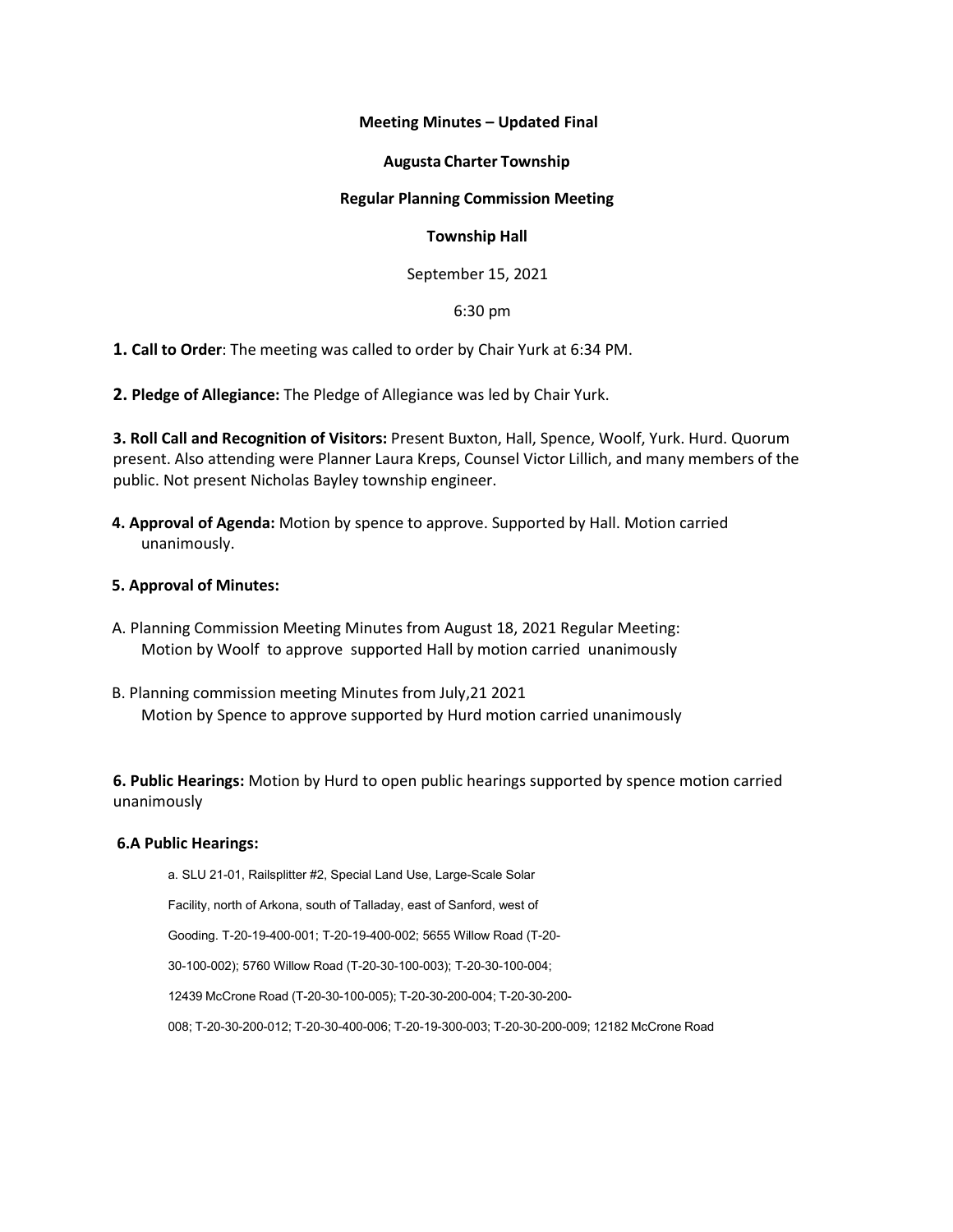1. Sergio Trevino-Ranger Power spoke at Length. Gave a presentation booklet to all commissioners.Took and answered questions from the public.

2. Another gentleman's name ? Ranger Power would jump in from time to time responding to questions from commissioners. Stating ranger power and would stick to all our ordinances for the life of the project.

# **6A Public Comment:**

- 1. Roy Cadell Willow rd
- 2. Randy Helt Willow rd.
- 3. Kathleen Devlin Mcrone rd
- 4. Tom Spence Willow rd.
- 5. Dan Devlin Mccrone rd.
- 6. Bud Dopkowski Sherman rd.
- 7. Mathew Spence Mcrone rd.
- 8. Dan Ricotta n Custer rd
- 9. Judith Lowe Judd rd.
- 10. Renyold Lowe Judd rd.
- 11. Cath Coward Willow rd.
- 12. Dave Snyder Tolan
- 13. Jesse carpenter Mccrone rd.
- 14. Richard Mcrone rd.
- 15. Jim Kovlak n Stoney Creek
- 16. Sergio Trevino from ranger power again answers many comments ,questions and concerts. Stated white Tale project has been off the table and not coming back. Rail Splitter projects on the table now and are all they have planned for our township.

**6 b**.Motion to close public hearing Spence supported by Hall Motion carried unanimously

#### **7. Business Items**

a. SLU 21-01, Railsplitter #2, Special Land Use, Large-Scale Solar Facility, north of Arkona, south of Talladay, east of Sanford, west of Gooding. T-20-19-400-001; T-20-19-400-002; 5655 Willow Road (T-20- 30-100-002); 5760 Willow Road (T-20-30-100-003); T-20-30-100-004; 12439 McCrone Road (T-20-30-100-005); T-20-30-200-004; T-20-30-200- 008; T-20-30-200-012; T-20-30-400-006; T-20-19-300-003; T-20-30-200- 009; 12182 McCrone Road

# **7 A. After lengthy discussions there was a motion to postpone by commissioner Hall till the next meeting. Supported by Spence carried unanimously by all.**

Many reasons being ,to gather more info to make sure all citizens surrounded by this large scale solar facility have been notified. Ordinances. Housing rates. Drainage and Many more concerns from our citizens.Development agreement will be needed with remedies.